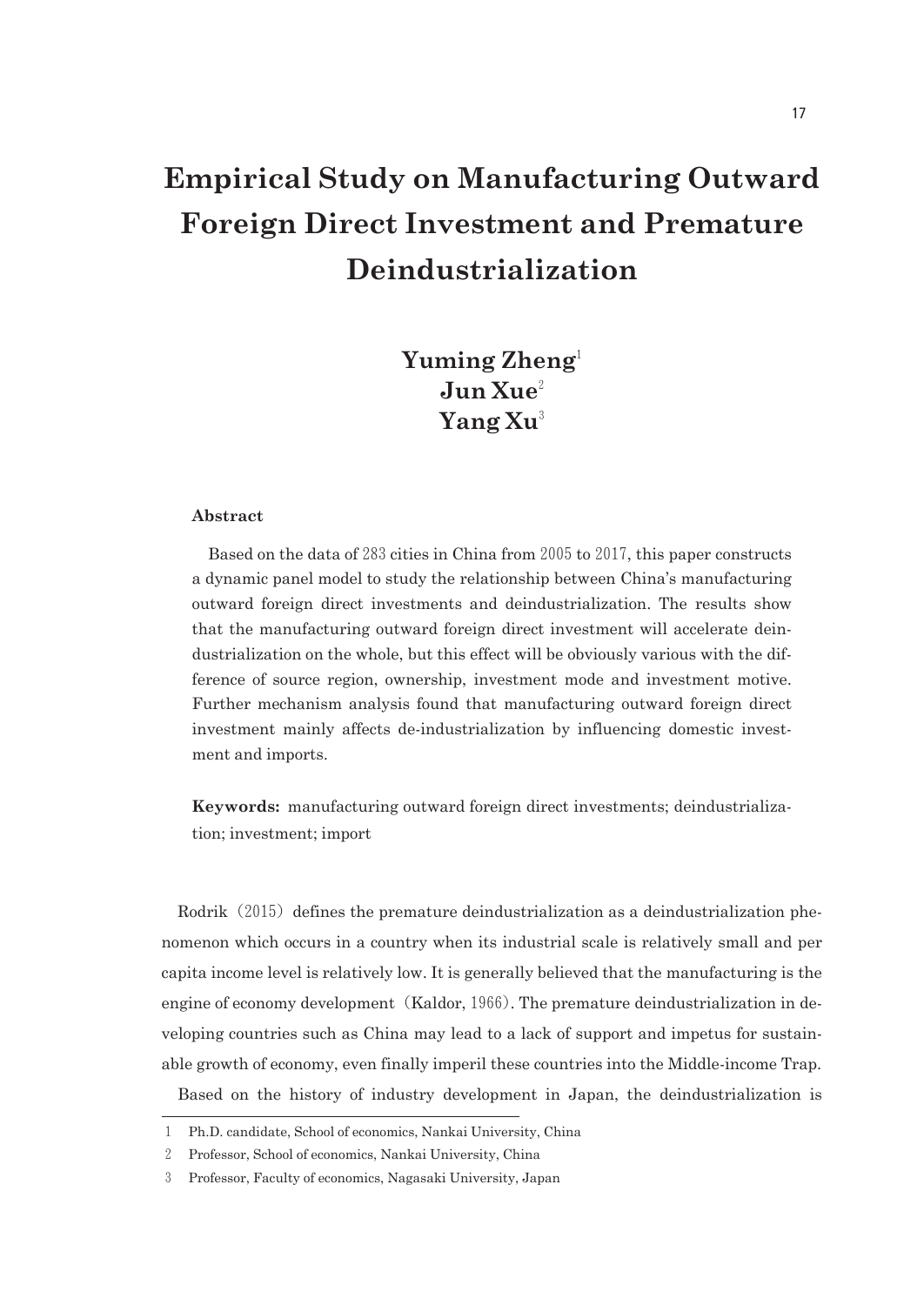closely related to outward foreign direct investment (hereinafter referred as OFDI). In 1990 the scale of employment by domestic manufacturing industry in Japan was 15 million, which reduced to13million in2000. During this period the overseas employment in Japanese enterprises has increased from 1 million to 3 million. Globally there was no obvious decrease on the actual quantity of employment in Japanese manufacturing enterprises during this period, just from  $16.4$  million to  $16$  million (JETRO, 2002). However since the "Going out" policy was put forward by Chinese government, OFDI of China has increased rapidly. Up to 2015, China has been the third biggest OFDI country after America and Japan.

So this paper will use the method of empirical study to discuss whether OFDI of manufacturing, an important part to form the OFDI of China, push the generation of premature deindustrialization in China, and further, whether the differences of OFDI sources, ownership of the OFDI enterprises, OFDI modes and motivations contribute to different influences on the deindustrialization process? What's more, on the premise that deindustrialization effect exits, what kind of mechanism will OFDI specifically take to affect the industrial scale ?

# 1.**Benchmark Model Building and Analysis**

Based on the study of Aldersen (1999), this paper builds up the following empirical model with data from  $283$  Chinese prefecture-level cities during the time of  $2005-2017$ :

$$
\text{maxagd} p_{it} = \partial_0 + \beta_1 \text{OFDI}_{it} + \beta_2 Z_{it} + d_t + \mu_{it} + \varepsilon_{it} \tag{1}
$$

Where mavagdp<sub>it</sub> denote the proportion of industrial added value in city i and year t, more specifically,the proportion of added value from industrial sector in GDP, for the use of measuring the deindustrialization degree of each prefecturelevel city. The explanatory variable  $\text{OFDI}_{it}$  is used to measure the OFDI level in each city;  $\text{Z}_{it}$  is the other control variable in this model and will be explained in detail by the following passages;  $d_t$  controls the fixed effect of year;  $\mu_i$  controls the fixed effect of city and  $\varepsilon_i$  is the random disturbance term irrelevant with the fixed effect.

There will be a path dependence existing in the development of industrial sector, therefore based on the static panel model this paper takes the first-order and second-order lag of explained variable into consideration to lighten the interference on empirical results caused by possible missing variables and endogenous issues. The dynamic model is as follows: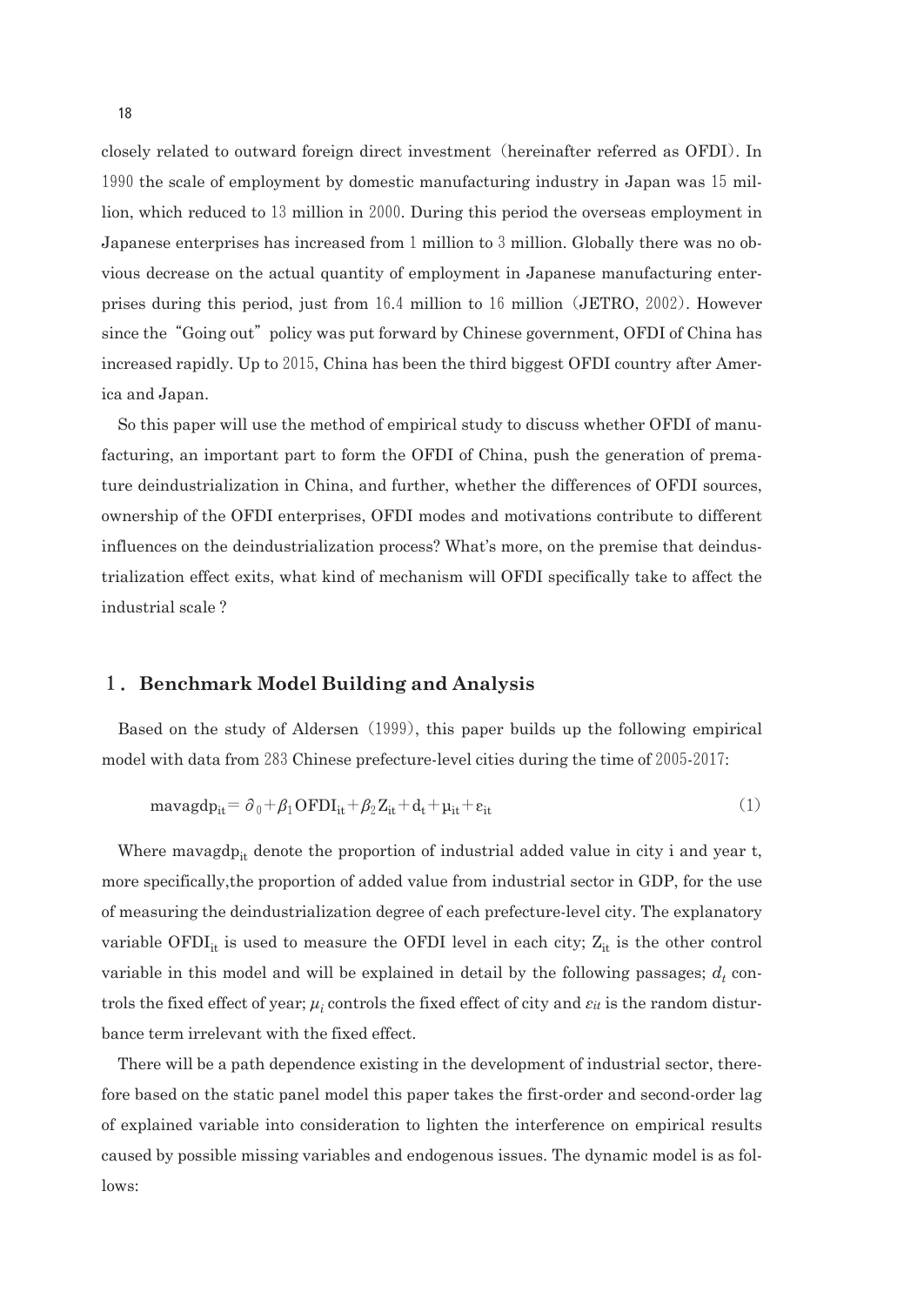Empirical Study on Manufacturing Outward Foreign Direct n tempirical Study on Manufacturing Outward Foreign Direct<br>Investment and Premature Deindustrialization

$$
\text{maxagd} p_{it} = \beta_0 \text{magd} p_{i, t-1} + \beta_1 \text{magd} p_{it-2} + \partial_0 + \beta_2 \text{OFDI}_{it} + \beta_3 Z_{it} + d_t + \mu_{it} + \varepsilon_{it} \tag{2}
$$

At the same time, in order to ease the reverse causality between OFDI and deindustrialization, this paper will use the lagged first-order and high-order of OFDI level as instrumental variables.

#### 1**.**1**Data Explanation**

The macro data used in this paper comes from 283 prefecture-level cities in China, with a time span from 2005 to 2017, among which data for the industrial added value proportion, GDP, per capita GDP and enterprise profit of real estate investment industry in each prefecturelevel city is sourced from *Regional Statistical Yearbook* and *City Statistical Yearbook*. The data of imports in manufacturing industry is from CNKI (China National Knowledge Internet)and Annual Customs Data Bank of China Economic Information Network. Data of number and value of OFDI, ownership of OFDI enterprises, OFDI target country and target industry comes from the OFDI data of Chinese enterprises sorted in BvD Zephyr database and fDi Markets database. The date of imports and exports in each country and bilateral trade volume in China used to identify the investment motive is from UN Comtrade.

#### 1**.**2**Variables Explanation**

1.2.1The level of deindustrialization. Referring to the method used by Sung(2011), Alderson  $(2015)$  and Rodrik  $(2016)$ , this paper measures deindustrialization through the proportion of industrial added value in GDP.

1.2.2OFDI. The measurement in this paper is conducted by using the number of OFDI of manufacturing industry and the proportion of OFDI value in regional GDP.

1.2.3The level of deindustrialization in a city is affected by many factors. Based on the previous researches, this paper takes the following variables (see Table 1 for details) into consideration:

The first one is the developing level of regional economy, which covers the relationship between different stages of economic development and deindustrialization evolution. The second variable is the productivity of tertiary industry, which reflects the influence on structural transformation caused by productivity change. The third one is the profits of industry sector. The amount of profit will change the vitality of enterprises thus affecting the development of sectors. The fourth variable is the investment level in real estate, which is measured by the proportion in GDP occupied by gross investment in real estate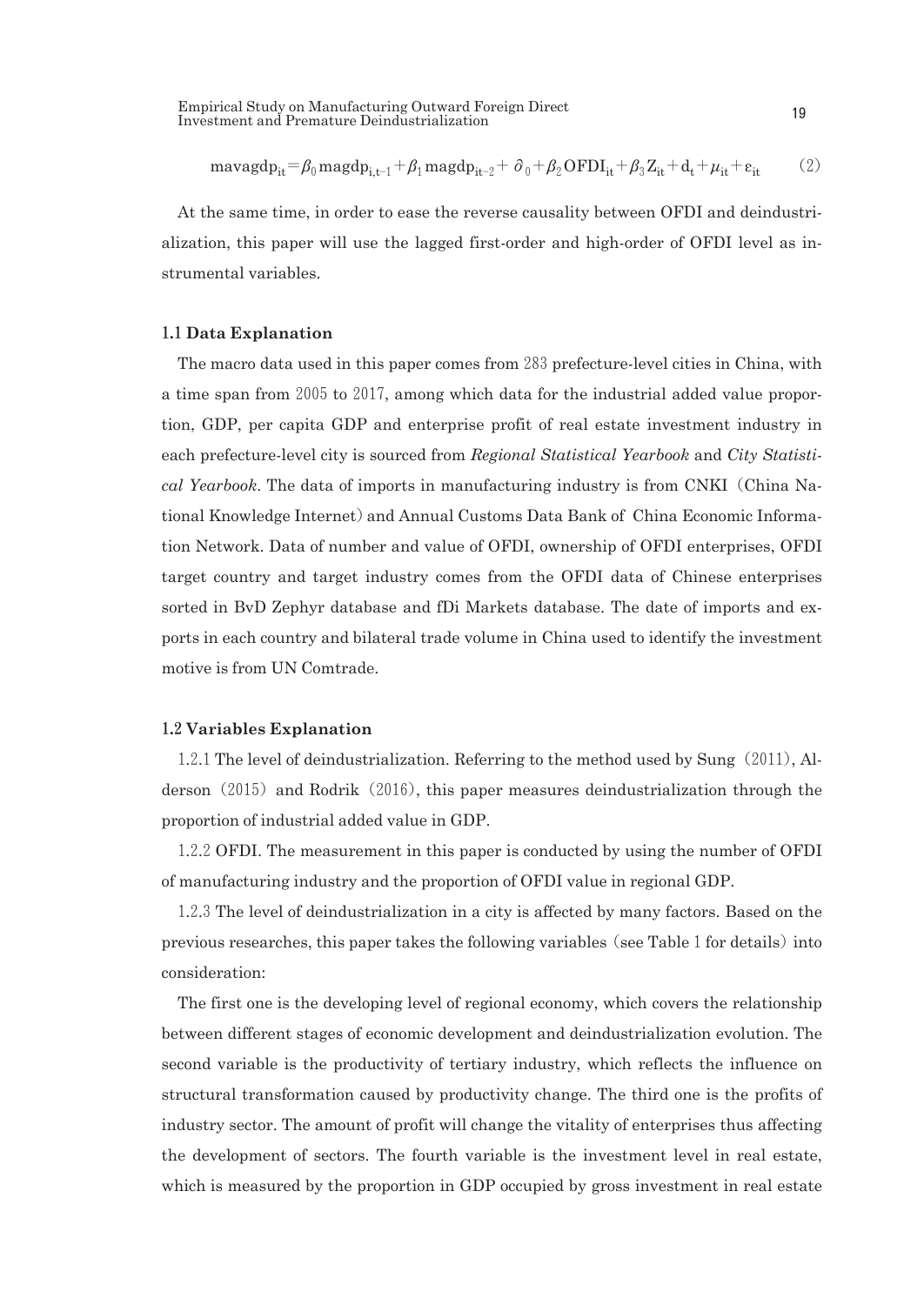of a city. An overinvestment in real estate will inevitably reduce the investment in industry, speeding up the shrink on industrial scale. Investment in real estate mainly affects the deindustrialization degree through its influence on the investment level of manufacturing industry, so there will probably be a certain hysteresis effect. Therefore this paper takes lagged first-order of real estate investment as the control variable for this model. The fifth variable is the level of foreign investment. The entrance of foreigninvested enterprises will raise the demand for productivity and labor in host country and enlarge the local industrial production and trade scale. While the decrease in foreign investment level will not only directly downsize the sector scale through closing factories, but also indirectly reflect the weakening of advantages for this sector's being an accepting place for international industrial transfer, as a result, the development of local enterprises will also be restricted.

| Variables                             |              | Definition                                                                                        |
|---------------------------------------|--------------|---------------------------------------------------------------------------------------------------|
| Deindustrialization                   | mavagdp      | The proportion of regional industrial added value in GDP                                          |
| OFDI number                           | <b>OFDI</b>  | Number of manufacturing OFDI                                                                      |
| OFDI value                            | OFDIvalue    | The proportion of OFDI value in regional GDP                                                      |
| Economy development<br>level          | lnpgdp       | The log of the regional per capital GDP                                                           |
| Tertiary productivity                 | productivity | The value added of the service sector divided by the<br>number of employees in the service sector |
| Profits of industry<br>sector         | profitgdp    | The proportion of profits of industrial enterprises above<br>designated size in GDP               |
| Investment in real<br>estate          | propertygdp  | The proportion of real estate investments in GDP                                                  |
| Level of foreign direct<br>investment | <b>FDI</b>   | The proportion of foreign direct investment value in GDP                                          |

**Table**1 **Main variables and definitions**

This paper evaluates the dynamic panel data model through OLS(Ordinary Least Squares), fixed effect and system GMM (Generalized Method of Moments) respectively, among which the system GMM requires first-order serial autocorrelation of residual, second-order serial uncorrelation of residual and instrumental variables with exogenousness. In order to guarantee the consistency and effectiveness of result, this paper tests the exogenousness of instrumental variable by Hansen Statistics and conduct the Arellano-Bond serial correlation test on estimation result. See Table 2 for model estimation result.

As shown in Table2, the effect of the number and value of manufacturing OFDI to the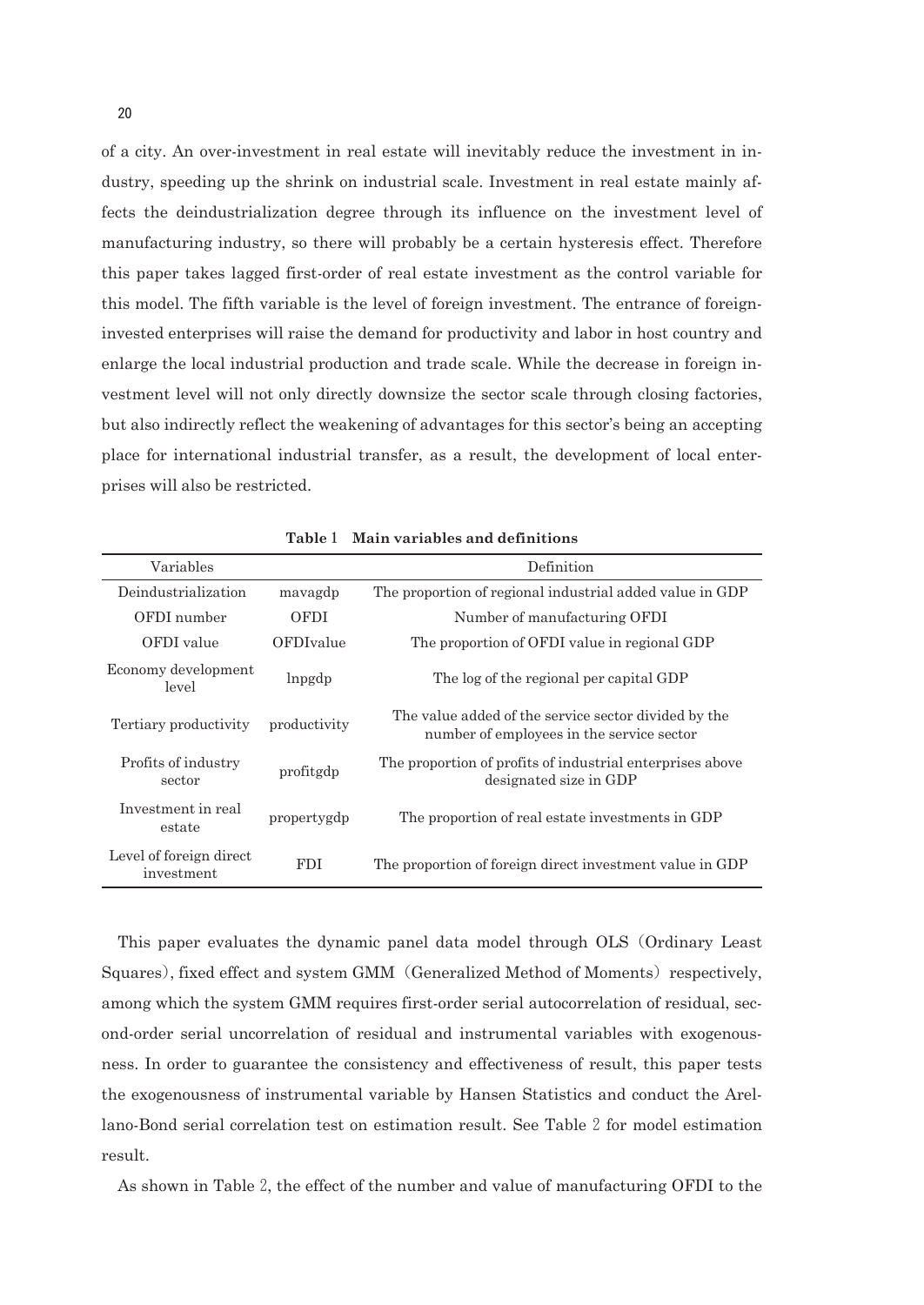Empirical Study on Manufacturing Outward Foreign Direct Empirical Study on Manufacturing Outward Foreign Direct<br>Investment and Premature Deindustrialization

scale of industrial sector is significantly negative at a level of5%, which means OFDI of manufacturing will push the downsizing of city's industrial sector and speed up the progress of deindustrialization. The estimation results of other control variables are relatively consistent with speculations by preceding passages. Industrial enterprise profit  $(prefit)$  is significantly positive to the industrial sector scale, showing that the increase of profit in enterprises will promote the development of this sector. The effect of regional development level (*lnpgdp*) is significantly positive, verifying the positive correlation be-

|                                                                         | $(1)$ OLS    | $(2)$ OLS      | $(3)$ FE    | $(4)$ FE       | $(5)$ SYS-GMM     | $(6)$ SYS-GMM    |
|-------------------------------------------------------------------------|--------------|----------------|-------------|----------------|-------------------|------------------|
|                                                                         | mavagdp      | mavagdp        | mavagdp     | mavagdp        | mavagdp           | mavagdp          |
| L.mavagdp                                                               | $0.639***$   | $0.640***$     | $0.832***$  | $0.833***$     | $0.560***$        | $0.542***$       |
|                                                                         | (8.50)       | (8.50)         | (35.53)     | (35.09)        | (10.89)           | (9.77)           |
| L2.mavagdp                                                              | $0.227***$   | $0.227***$     |             |                | $0.133***$        | $0.113***$       |
|                                                                         | (3.21)       | (3.21)         |             |                | (4.85)            | (4.10)           |
| OFDIvalue                                                               | $-0.245***$  |                | $-0.281***$ |                | $-0.379***$       |                  |
|                                                                         | $(-3.85)$    |                | $(-5.92)$   |                | $(-4.99)$         |                  |
| OFDI                                                                    |              | $-0.000534***$ |             | $-0.000614***$ |                   | $-0.00115***$    |
|                                                                         |              | $(-4.43)$      |             | $(-3.02)$      |                   | $(-4.05)$        |
| lnpgdp                                                                  | $0.0153***$  | $0.0156***$    | $0.0186***$ | $0.0188***$    | $0.0247***$       | $0.0283***$      |
|                                                                         | (6.91)       | (6.80)         | (6.07)      | (5.92)         | (4.78)            | (4.91)           |
| third<br>productivity $-0.00672*** -0.00670*** -0.00694*** -0.00690***$ |              |                |             |                | $-0.00745***$     | $-0.00746***$    |
|                                                                         | $(-13.54)$   | $(-13.47)$     | $(-11.59)$  | $(-11.57)$     | $(-17.37)$        | $(-17.20)$       |
| profit                                                                  | $0.0123***$  | $0.0123***$    | $0.0124***$ | $0.0124***$    | $0.0289**$        | $0.0319***$      |
|                                                                         | (6.33)       | (6.32)         | (4.60)      | (4.59)         | (2.47)            | (2.68)           |
| property                                                                | $-0.0824***$ | $-0.0825***$   | $-0.109***$ | $-0.109***$    | $-0.307***$       | $-0.355***$      |
|                                                                         | $(-5.76)$    | $(-5.76)$      | $(-5.29)$   | $(-5.29)$      | $(-3.21)$         | $(-3.37)$        |
| <b>FDI</b>                                                              | 0.216        | 0.225          | 0.232       | 0.243          | 1.177             | 1.136            |
|                                                                         | (1.34)       | (1.35)         | (1.23)      | (1.26)         | (1.24)            | (1.17)           |
| Constant                                                                | $-0.0681***$ | $-0.0708***$   | $-0.111***$ | $-0.113***$    | $\overline{0}$    | $-0.132***$      |
|                                                                         | $(-3.61)$    | $(-3.65)$      | $(-4.57)$   | $(-4.51)$      | $\left( .\right)$ | $(-3.04)$        |
| Year fixed effect                                                       | Yes          | Yes            | Yes         | Yes            | Yes               | Yes              |
| City fixed effect                                                       |              |                | Yes         | Yes            | Yes               | Yes              |
| Observations                                                            | 2923         | 2924           | 3195        | 3196           | 2923              | 2924             |
| AR(1)                                                                   |              |                |             |                | $\boldsymbol{0}$  | $\boldsymbol{0}$ |
| AR(2)                                                                   |              |                |             |                | 0.215             | 1.28             |
| Hansen                                                                  |              |                |             |                | 0.482             | 0.239            |

**Table**2 **Benchmark regression results**

Note:  $\mathbb{D}$ \*\*\*, \*\*, \* denotes significance at the levels of 1%, 5%, and 10%, respectively. The numbers in parentheses are the corresponding t-values.  $\oslash$  AR(1), AR(2)are the P-value of serial correlation test ③ L. represents the lag of the variables. The following table is the same.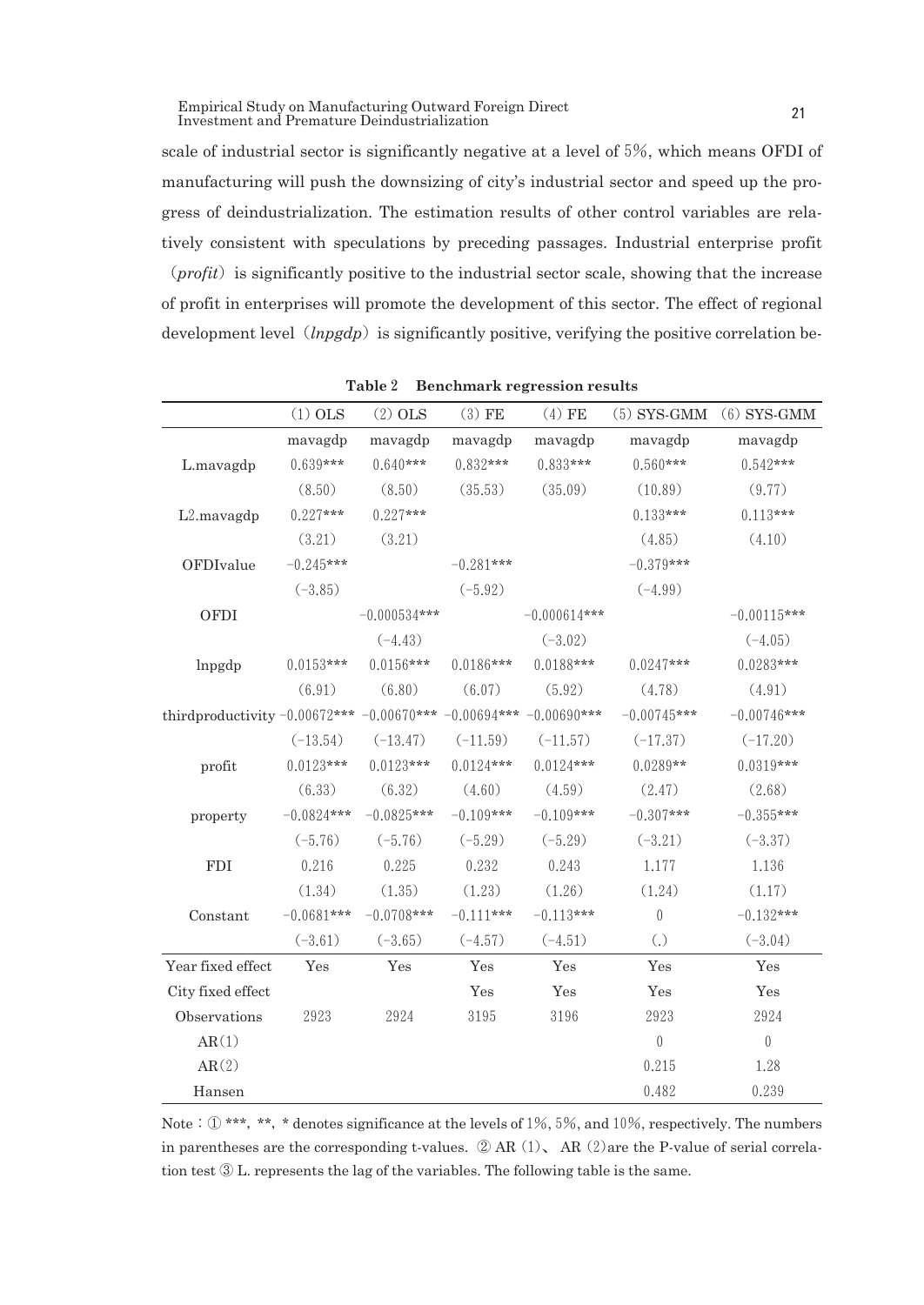tween manufacturing industry and economic development. The effect of tertiary sector productivity  $(thirdproductivity)$  is significantly negative, which means that the service industry productivity in China is negatively correlated with scale of industrial sector in general. The effect of lagged one period investment of real estate(*property*)is significantly negative, proving that the overheated investment in real estate in China will impede the development of the real economy. The effect of foreign investment attracting level(*FDI*) is positive, consistent with the expectation but insignificant.

### 2.**Robustness Test**

This paper further tests the robustness of estimation result with the following method. Firstly, replace the proportion of industrial added value with the proportion of secondary industry employment in prefecture-level city (*second worker*) to measure the regional deindustrialization level. Secondly, eliminate the influence of industrial policy. In December of2012, Chinese government has set the keynote of its industrial upgrading policy which focuses on service sector, probably affecting the progress of regional deindustrialization. Therefore, this paper eliminates the interference on regression result caused by policies for industrial structure adjustment through testing whether deindustrialization effect of OFDI around year of 2013 obviously changed or not. Thirdly exclude OFDI from regions of tax heavens like Hong Kong, Cayman Islands and etc... Some enterprises may invest in the regions above out of tax avoidance or being benefited from preferential policies for foreign investment, but such investments, on one hand, have relatively small influence on the production and operation activities of enterprises, and on the other hand may eventually flow back into enterprises in a way of foreign investing.

Contents for the first and second column in Table  $4$  are regression results replacing explained variable. The effect of manufacturing OFDI to industrial sector scale is still significantly negative when using the employment proportion of secondary industry to measure the level of deindustrialization. The third column and the sixth column are estimation results of sub-samples for two periods whose boundary is the year of 2013. The comparison indicates that the coefficient of explanatory variable is significantly negative without obvious difference, verifying the robustness of test for deindustrialization effect of OFDI. OFDI with motivations like tax avoidance and etc. may influence the regression results, so this paper excludes data of tax heavens to conduct regression on benchmark model again. See the seventh and eighth column in table for results, and it's can be known that the estimation coefficient of OFDI level is still significantly negative.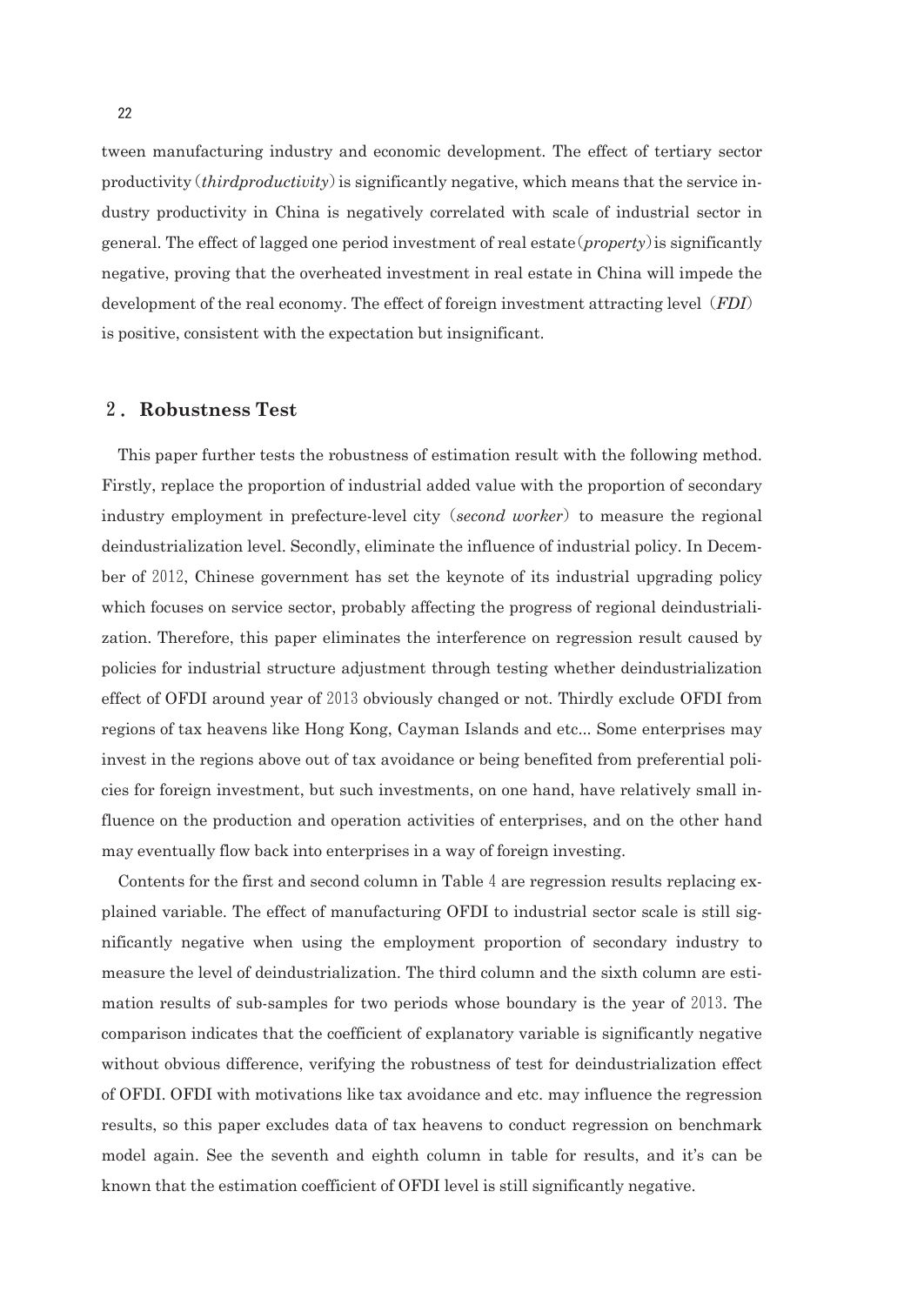| Empirical Study on Manufacturing Outward Foreign Direct |  |
|---------------------------------------------------------|--|
| Investment and Premature Deindustrialization            |  |

|                          | (1)              | (2)              | (3)              | (4)                                                                       | (5)              | (6)         | (7)              | (8)              |
|--------------------------|------------------|------------------|------------------|---------------------------------------------------------------------------|------------------|-------------|------------------|------------------|
|                          |                  |                  |                  | secondworker secondworker mavagdp mavagdp mavagdp mavagdp mavagdp mavagdp |                  |             |                  |                  |
| L.secondworker 0.551***  |                  | $0.551***$       |                  |                                                                           |                  |             |                  |                  |
|                          | (25.06)          | (26.66)          |                  |                                                                           |                  |             |                  |                  |
| L2.secondworker 0.169*** |                  | $0.157***$       |                  |                                                                           |                  |             |                  |                  |
|                          | (11.13)          | (11.01)          |                  |                                                                           |                  |             |                  |                  |
| L.mavagdp                |                  |                  | $0.545***$       | $0.441***$                                                                | $0.502***$       | $0.755***$  | $0.536***$       | $0.56***$        |
|                          |                  |                  | (6.18)           | (6.07)                                                                    | (4.52)           | (10.09)     | (9.85)           | (10.53)          |
| L2.mavagdp               |                  |                  | $0.213***$       | $0.0881**$                                                                | $0.289***$       | $-0.0157$   | $0.109***$       | $0.13***$        |
|                          |                  |                  | (3.19)           | (2.10)                                                                    | (2.74)           | $(-0.34)$   | (4.02)           | (4.67)           |
| OFDI                     | $-0.000593***$   |                  | $-0.0014**$      | $-0.0015***$                                                              |                  |             |                  |                  |
|                          | $(-2.70)$        |                  | $(-2.58)$        | $(-3.22)$                                                                 |                  |             |                  |                  |
| OFDIvalue                |                  | $-0.298***$      |                  |                                                                           | $-0.244**$       | $-0.292***$ |                  |                  |
|                          |                  | $(-3.60)$        |                  |                                                                           | $(-2.00)$        | $(-2.83)$   |                  |                  |
| OFDI*                    |                  |                  |                  |                                                                           |                  |             | $-0.001***$      |                  |
|                          |                  |                  |                  |                                                                           |                  |             | $(-4.17)$        |                  |
| OFDIvalue*               |                  |                  |                  |                                                                           |                  |             |                  | $-1.01***$       |
|                          |                  |                  |                  |                                                                           |                  |             |                  | $(-4.51)$        |
| lnpgdp                   | $0.00863*$       | 0.00699          | 0.00327          | $0.0451***$                                                               | $-0.007$         | $0.032***$  | $0.0294***$      | $0.025***$       |
|                          | (1.76)           | (1.36)           | (0.60)           | (4.29)                                                                    | (.0.86)          | (5.83)      | (4.95)           | (4.77)           |
| thirdproductivity        | 0.00127          | 0.00132          | $-0.011***$      | $-0.008***$                                                               | $-0.009***$      | $-0.007***$ | $-0.007***$      | $-0.007***$      |
|                          | (1.01)           | (1.12)           | $(-3.26)$        | $(-13.81)$                                                                | $(-2.66)$        | $(-13.12)$  | $(-16.52)$       | $(-17.68)$       |
| profit                   | $0.0211***$      | $0.0288***$      | $0.0214**$       | $0.055***$                                                                | $0.021**$        | $0.05***$   | $0.03**$         | $0.03**$         |
|                          | (2.70)           | (3.91)           | (2.15)           | (3.58)                                                                    | (2.00)           | (2.88)      | (2.49)           | (2.59)           |
| property                 | $-0.0353$        | 0.0336           | $-0.149*$        | $-0.45***$                                                                | $-0.19*$         | $-0.39***$  | $-0.33***$       | $-0.34***$       |
|                          | $(-0.43)$        | (0.45)           | $(-1.87)$        | $(-3.99)$                                                                 | $(-1.74)$        | $(-3.85)$   | $(-3.43)$        | (.3.37)          |
| $\operatorname{fdi}$     | 0.743            | 0.399            | 0.454            | 0.632                                                                     | 1.562            | $-0.67$     | 1.190            | 1.090            |
|                          | (0.82)           | (0.43)           | (0.43)           | (0.57)                                                                    | (1.23)           | $(-0.28)$   | (1.17)           | (1.15)           |
| Constant                 | $\boldsymbol{0}$ | 0.00361          | $0.103*$         | $-0.26***$                                                                | $0.19**$         | $-0.21***$  | $-0.14***$       | $\boldsymbol{0}$ |
|                          | $(.)$            | (0.08)           | (1.93)           | $(-3.26)$                                                                 | (2.34)           | $(-3.96)$   | $(-3.06)$        | $(.)$            |
| Observations             | 2657             | 2656             | 1869             | 1055                                                                      | 1596             | 1327        | 2924             | 2923             |
| Year fixed effect        | Yes              | Yes              | Yes              | Yes                                                                       | Yes              | Yes         | Yes              | Yes              |
| City fixed effect        | Yes              | Yes              | Yes              | Yes                                                                       | Yes              | Yes         | Yes              | Yes              |
| AR(1)                    | $\boldsymbol{0}$ | $\boldsymbol{0}$ | $\boldsymbol{0}$ | 0.04                                                                      | $\boldsymbol{0}$ | 0.017       | $\boldsymbol{0}$ | $\boldsymbol{0}$ |
| AR(2)                    | 0.2              | 0.279            | 0.57             | 0.395                                                                     | 0.201            | 0.227       | 0.2              | 0.19             |
| Hansen                   | 0.113            | 0.245            | 0.297            | 0.125                                                                     | 0.128            | 0.105       | 0.217            | 0.29             |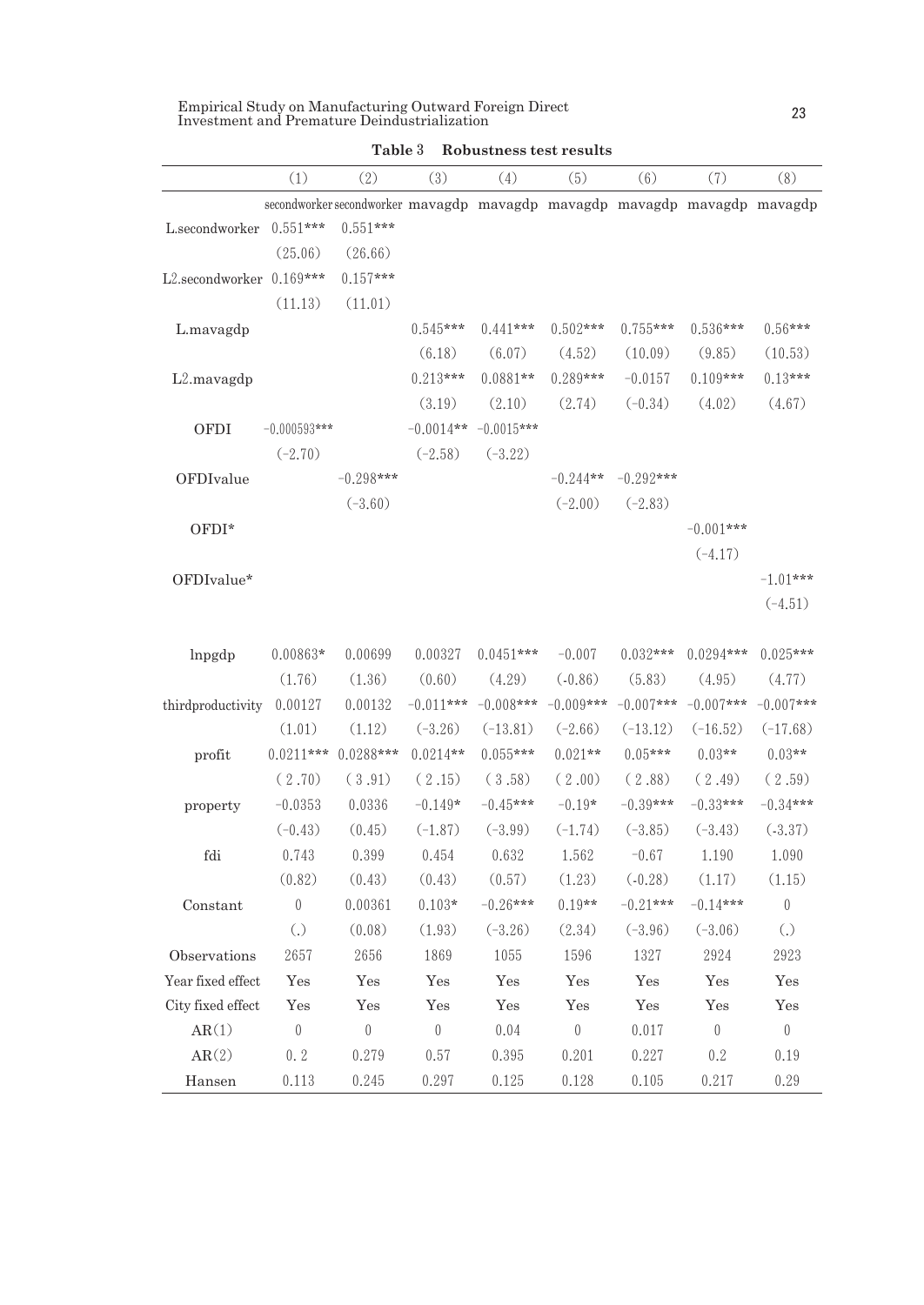#### 3.**Heterogeneity Analysis**

This paper analyzes heterogeneity from four aspects. Firstly, the uneven peace of economic development among regions causes that OFDI may have different impact on the industrial sector. The overall data is divided into four sub samples: the east, the central, the west and the northeast to investigate the regional heterogeneity. Secondly, considering companies of various ownerships have differences in business decision-making goals or financing channels, this paper divides OFDI into state-owned OFDI, private OFDI, HMT(Hong Kong, Macao and Taiwan)-funded OFDI and foreign-funded OFDI. The third heterogeneity is between different investment modes. When decide overseas investment, enterprises face two investment modes: greenfield investment and M&A investment. The difference of investment risk, cost and income between the two modes will affect investment decisions made by enterprises and thus the economic activities in the home country. The fourth is OFDI investment motives. Various investment motives contribute to different economic effects on domestic manufacturing and industrial sectors. This paper identifies the investment motives of each OFDI and finally sums it up to the city level. The specific method is as follow: In the identification process, the business scope of the target enterprise, the business scope of the investment enterprise, the investment mode, the target country and the production mode of the industry involved are used at the same time to ensure the accuracy of motive identification. For example, the natural resources seeking motivation is identified according to the proportion of natural resources involved in the business scope of the target enterprise in the total export of the target country and the wealth of this resources in the target country. OFDI in advantageous technology intensive industries in European and American developed countries is identified as technology seeking OFDI. OFDI recognized as market seeking motivation is generally the investment of Chinese enterprises with advantageous industries in host countries where the development level of the industry is low and the demand for related products depends on imports. Local production OFDI needs to be judged comprehensively by further combining with the information such as the average wage level and the bilateral trade volume of products involved in the business scope of the host country with China, and whether it is greenfield or M&A investment with the equity ratio of no less than  $51\%$ .

Table 5 presents the estimated results of the four regions. The deindustrialization effect of eastern OFDI and northeastern OFDI is significant. The central and western OFDI does not lead to the shrinkage of the local manufacturing sector, while the central OFDI will promote the scale growth of manufacturing sector. A possible reason is that for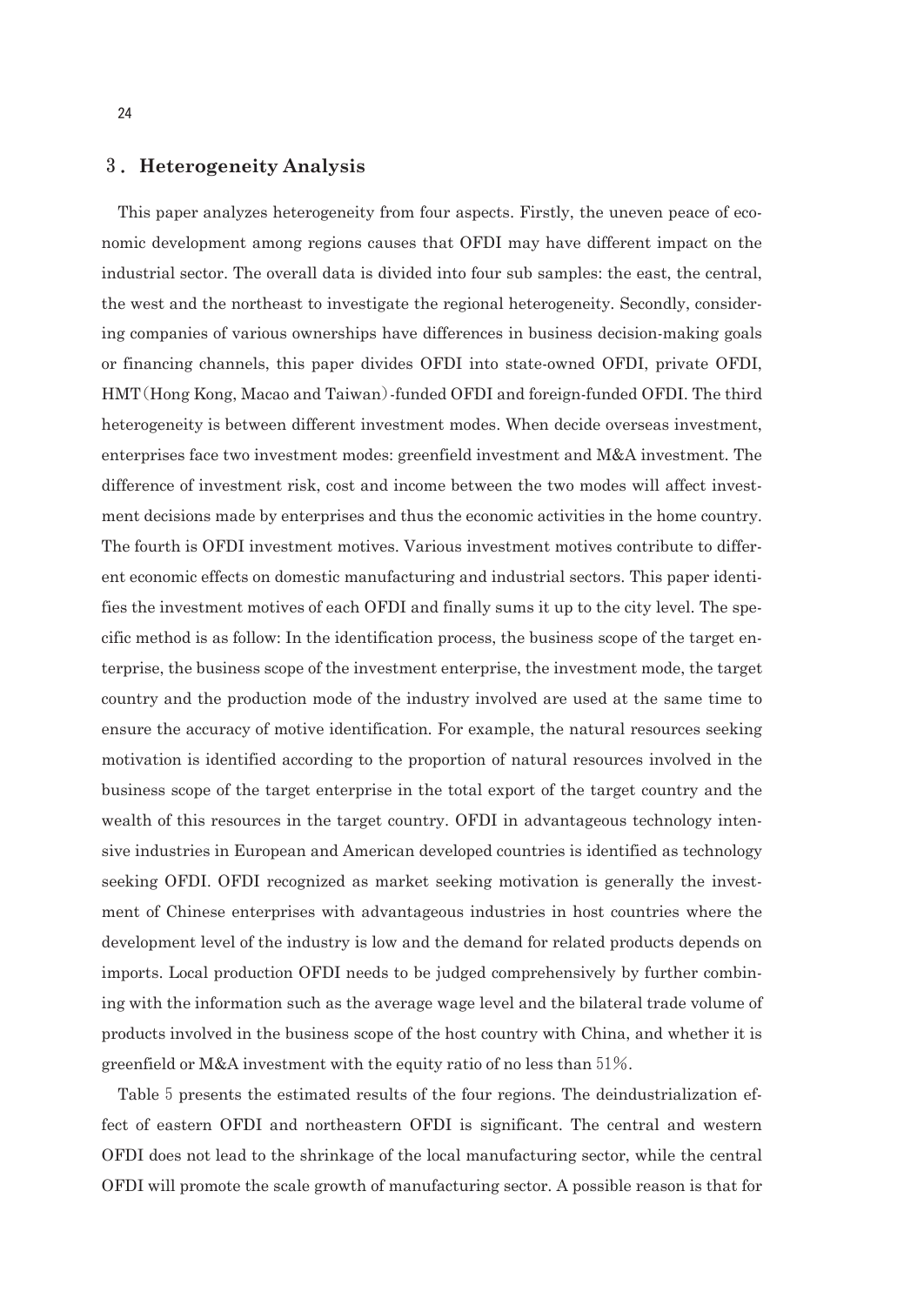| Empirical Study on Manufacturing Outward Foreign Direct |  |
|---------------------------------------------------------|--|
| Investment and Premature Deindustrialization            |  |

|                                               | Eastern region    |                                                                 | Northeast region |                | Central region    |                                     | Western region          |                |
|-----------------------------------------------|-------------------|-----------------------------------------------------------------|------------------|----------------|-------------------|-------------------------------------|-------------------------|----------------|
|                                               | (1)               | (2)                                                             | (3)              | (4)            | (5)               | (6)                                 | (7)                     | (8)            |
|                                               |                   | mavagdp mavagdp mavagdp mavagdp mavagdp mavagdp mavagdp mavagdp |                  |                |                   |                                     |                         |                |
| L.mavagdp                                     | $0.431***$        | $0.439***$                                                      | $0.596***$       | $0.612***$     | $0.552***$        | $0.540***$                          | $0.841***$              | $0.844***$     |
|                                               | (6.35)            | (6.85)                                                          | (8.58)           | (5.04)         | (8.75)            | (8.24)                              | (10.03)                 | (9.93)         |
| L2.mavagdp                                    | $0.261***$        | $0.261***$                                                      | $0.263***$       | $0.163***$     | $0.186***$        | $0.182***$                          | 0.0270                  | 0.0282         |
|                                               | (8.11)            | (8.35)                                                          | (3.23)           | (3.94)         | (5.37)            | (5.33)                              | (0.37)                  | (0.38)         |
| OFDI                                          |                   | $-0.001***$                                                     |                  | $-0.008**$     |                   | 0.0009                              |                         | $-0.0008$      |
|                                               |                   | (.3.36)                                                         |                  | (.2.20)        |                   | (0.54)                              |                         | $(-0.88)$      |
| OFDIvalue                                     | $-0.369***$       |                                                                 | $-1.202*$        |                | 1.674             |                                     | $-0.119$                |                |
|                                               | $(-3.42)$         |                                                                 | $(-1.97)$        |                | (1.65)            |                                     | $(-0.26)$               |                |
| lnpgdp                                        | $0.012*$          | $0.0143**$                                                      | $0.0381**$       | $0.0450***$    | $0.0278***$       |                                     | $0.0281***$ 0.0161***   | $0.0159***$    |
|                                               | (1.82)            | (2.16)                                                          | (2.29)           | (3.02)         | (4.29)            | (4.05)                              | (3.62)                  | (3.69)         |
| third<br>productivity $-0.006***$ $-0.006***$ |                   |                                                                 | $-0.013***$      | $-0.014***$    |                   | $-0.007***$ $-0.007***$ $-0.009***$ |                         | $-0.009***$    |
|                                               | $(-11.17)$        | $(-10.62)$                                                      | $(-5.56)$        | $(-5.86)$      | $(-12.01)$        | $(-11.96)$                          | $(-2.88)$               | $(-3.09)$      |
| profit                                        | $0.0336**$        | $0.0270**$                                                      | $-0.00152$       | 0.00547        | $0.0258***$       | $0.0278***$                         | $0.017***$              | $0.017***$     |
|                                               | (2.32)            | (2.34)                                                          | $(-0.14)$        | (0.56)         | (2.69)            | (2.87)                              | (3.20)                  | (3.21)         |
| property                                      |                   | $-0.167***$ $-0.183***$                                         | 0.0318           | 0.0295         | $-0.257**$        |                                     | $-0.246***$ $-0.106***$ | $-0.09***$     |
|                                               | $(-4.52)$         | $(-4.48)$                                                       | (0.30)           | (0.34)         | $(-2.50)$         | $(-2.78)$                           | $(-3.57)$               | $(-3.01)$      |
| fdi                                           | $-0.427$          | $-0.280$                                                        | $-0.395$         | $-0.229$       | 3.849**           | $3.969***$                          | 0.552                   | 0.602          |
|                                               | $(-0.42)$         | $(-0.27)$                                                       | $(-0.46)$        | $(-0.25)$      | (2.36)            | (2.65)                              | (1.14)                  | (1.11)         |
| Constant                                      | $\theta$          | $-0.00623$                                                      | $-0.309*$        | $-0.377**$     | $\mathbf{0}$      | $\overline{0}$                      | $-0.107***$             | $-0.107***$    |
|                                               | $\left( .\right)$ | $(-0.12)$                                                       | $(-1.92)$        | $(-2.62)$      | $\left( .\right)$ | $\left( .\right)$                   | $(-2.84)$               | $(-2.93)$      |
| Observations                                  | 948               | 948                                                             | 363              | 329            | 966               | 966                                 | 646                     | 647            |
| Year and city<br>fixed effect                 | Yes               | Yes                                                             | Yes              | Yes            | Yes               | Yes                                 | Yes                     | Yes            |
| AR(1)                                         | $\theta$          | 0.03                                                            | $\theta$         | $\overline{0}$ | $\theta$          | $\boldsymbol{0}$                    | $\overline{0}$          | $\overline{0}$ |
| AR(2)                                         | 0.95              | 0.36                                                            | 0.573            | 0.23           | 0.8               | 0.248                               | 0.54                    | 0.23           |
| Hansen                                        | $\mathbf{1}$      | $\mathbf{1}$                                                    | $\mathbf{1}$     | $1\,$          | $\mathbf{1}$      | $\mathbf{1}$                        | $\mathbf{1}$            | $1\,$          |

**Table** 4 **Analysis of regional heterogeneity**

the central and western regions, positive effects brought by OFDI, such as spillover effect of reverse technology can alleviate the uneven technological progress among regions to a certain extent, thus balancing the negative impact of OFDI on industrial scale.

See the first column of Table 6 for the estimated results<sup>4</sup> of heterogeneity analysis on ownership of investors. The deindustrialization effect of state-owned OFDI(*stateofdi*)and foreign-funded OFDI (*privateofdi*) is significant, while that of private OFDI and HMT-

<sup>4</sup> There are some missing values of OFDI data. Further grouping based on heterogeneity analysis leads to most or complete missing of OFDI data in some regions. In order to avoid interference with the regression results, this paper takes only the OFDI projects number in the heterogeneity analysis.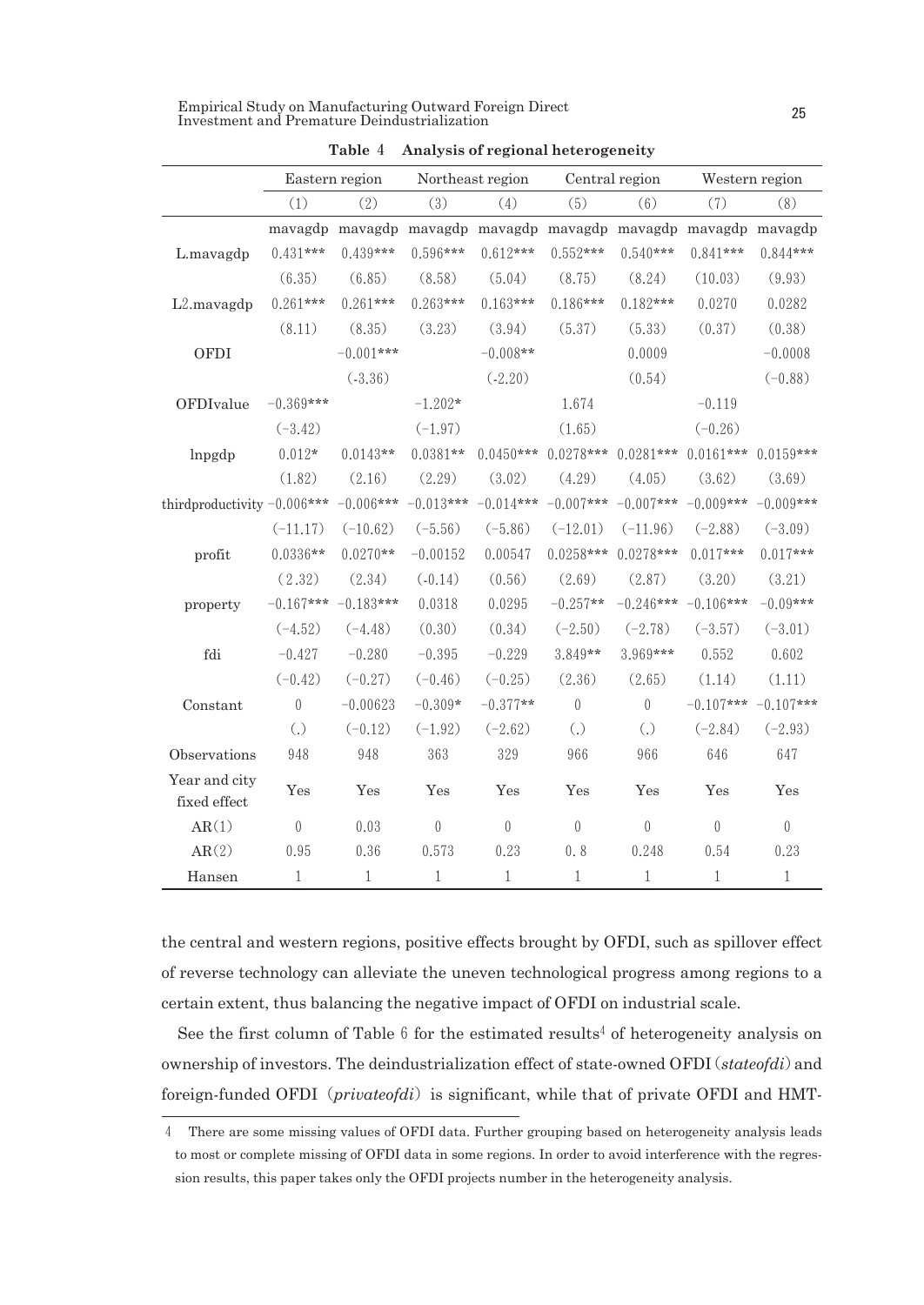funded OFDI (*HATofdi*) is opposite. The state-owned OFDI usually possesses a certain policy orientation. Therefore, the investment behavior without the goal of profit maximization may lead to the reduction of investment return and even loss, restricting the domestic economic activities of enterprises. For foreign-funded enterprises, its OFDI partly indicate the "capital flight" caused by the fact that the current location of subsidiaries is no longer the optimal choice for the parent company to save production costs or increase profits, thus inhibiting the sector scale.

The model shown in the second column of Table 5 covers both greenfield OFDI (*greenofdi*) and M&A OFDI (*merge OFDI*). The estimation results show that greenfield investment will promote deindustrialization, while M&A investment poses no significant impact on the industrial scale. Due to the high fixed cost and operation risk of greenfield investment, it is easier to squeeze out domestic investment. At the same time, this investment is often accompanied by the transfer of production, resulting in the increase of imports and the decrease of domestic demand, which further intensify the deindustrialization effect. For M&A investment model, when choose this kind of investment, enterprises embrace small risk of loss and low initial cost, giving rise to little impact on domestic capital liquidity and market demand. Therefore, the deindustrialization effect is not significant. The third column displays the impact of OFDI with different motives on the scale of the industrial sector. The estimation results show that except for the negative influence of local production OFDI (*localofdi*) and market seeking OFDI (*marketofdi*) on the sector scale, asset seeking OFDI(*assetofdi*)and resource seeking OFDI(*resourceofdi*) will not deepen the regional deindustrialization. Enterprises often transfer their factories or production lines to countries with lower production cost. On the one hand, the overseas construction of factories requires high capital, aggravating the constraints on the economic activities liquidity of the home country. On the other hand, the transfer of production lines will also generate the domestic and export demand replacement in the home country. Although market OFDI has minor impact on the investment and import in theory, its coefficient is significantly negative. The reason might be that when invest with this motive, some enterprises outsource some production to host country enterprises or co -produce in order to reduce trade and transportation costs, and at this time, the investment of enterprises bears two motives: local production and market seeking, which leads to the significant deindustrialization effect of market OFDI. Though OFDI with the other two motives will occupy some enterprise liquidity, the deindustrialization effects of these investments are not significant because they can advance technological innovation and stimulate the increase of domestic and foreign demand to a certain extent.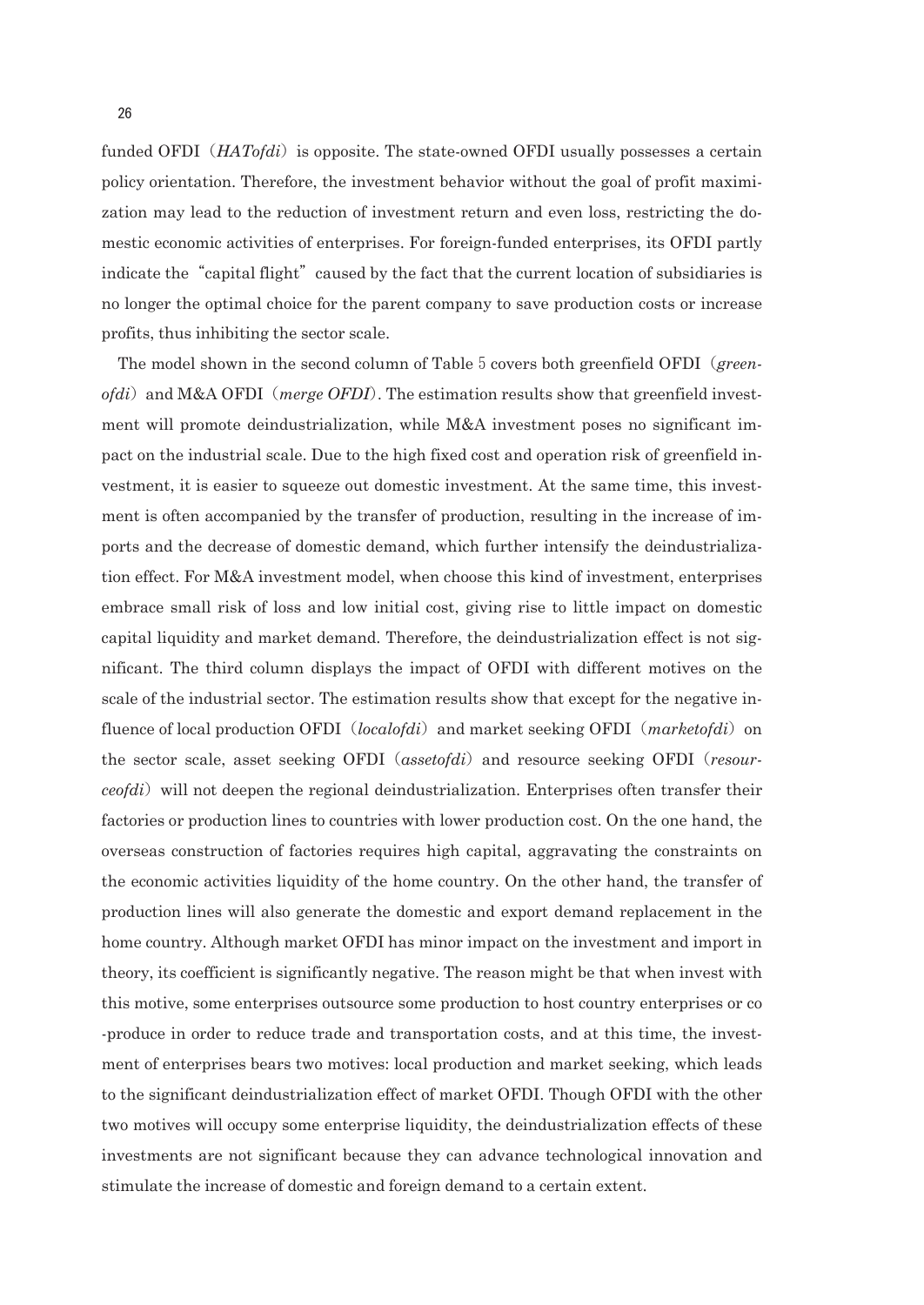| Empirical Study on Manufacturing Outward Foreign Direct |  |
|---------------------------------------------------------|--|
| Investment and Premature Deindustrialization            |  |

|                            | Ownership        | Investment mode  | Investment motivation |
|----------------------------|------------------|------------------|-----------------------|
|                            | (1)              | (2)              | (3)                   |
|                            | mavagdp          | mavagdp          | mavagdp               |
| L.mavagdp                  | $0.566***$       | $0.545***$       | $0.560***$            |
|                            | (11.54)          | (10.43)          | (10.99)               |
| L2.mavagdp                 | $0.150***$       | $0.127***$       | $0.145***$            |
|                            | (6.28)           | (4.95)           | (6.06)                |
| $\operatorname{private}$   | 0.000396         |                  |                       |
|                            | (0.64)           |                  |                       |
| stateofdi                  | $-0.00184***$    |                  |                       |
|                            | $(-5.14)$        |                  |                       |
| foreignofdi                | $-0.00465**$     |                  |                       |
|                            | $(-2.17)$        |                  |                       |
| HATofdi                    | $-0.00033$       |                  |                       |
|                            | $(-0.09)$        |                  |                       |
| greenofdi                  |                  | $-0.00307***$    |                       |
|                            |                  | $(-3.40)$        |                       |
| mergeofdi                  |                  | $-0.0000436$     |                       |
|                            |                  | $(-0.09)$        |                       |
| localofdi                  |                  |                  | $-0.00581***$         |
|                            |                  |                  | $(-3.51)$             |
| assetofdi                  |                  |                  | 0.000350              |
|                            |                  |                  | (0.48)                |
| resourceofdi               |                  |                  | $-0.0000469$          |
|                            |                  |                  | $(-0.05)$             |
| marketofdi                 |                  |                  | $-0.00199***$         |
|                            |                  |                  | $(-3.47)$             |
| Control variables          | Yes              | Yes              | Yes                   |
| Observations               | 2924             | 2924             | 2924                  |
| Year and city fixed effect | Yes              | Yes              | Yes                   |
| AR(1)                      | $\boldsymbol{0}$ | $\left( \right)$ | $\boldsymbol{0}$      |
| AR(2)                      | 0.149            | 0.138            | 0.248                 |
| Hansen                     | 1                | 0.99             | $\mathbf{1}$          |

**Table**5 **Other heterogeneity analysis**

# 4.**Mechanism Test**

Manufacturing OFDI mainly influences the industrialization process through the following two ways: firstly, OFDI affects the scale of industrial sector by crowding out domestic investment, leading to continuous capital outflow. If the capital stock of the industry in the home country is relatively fixed and it is unable to offset the capital outflow by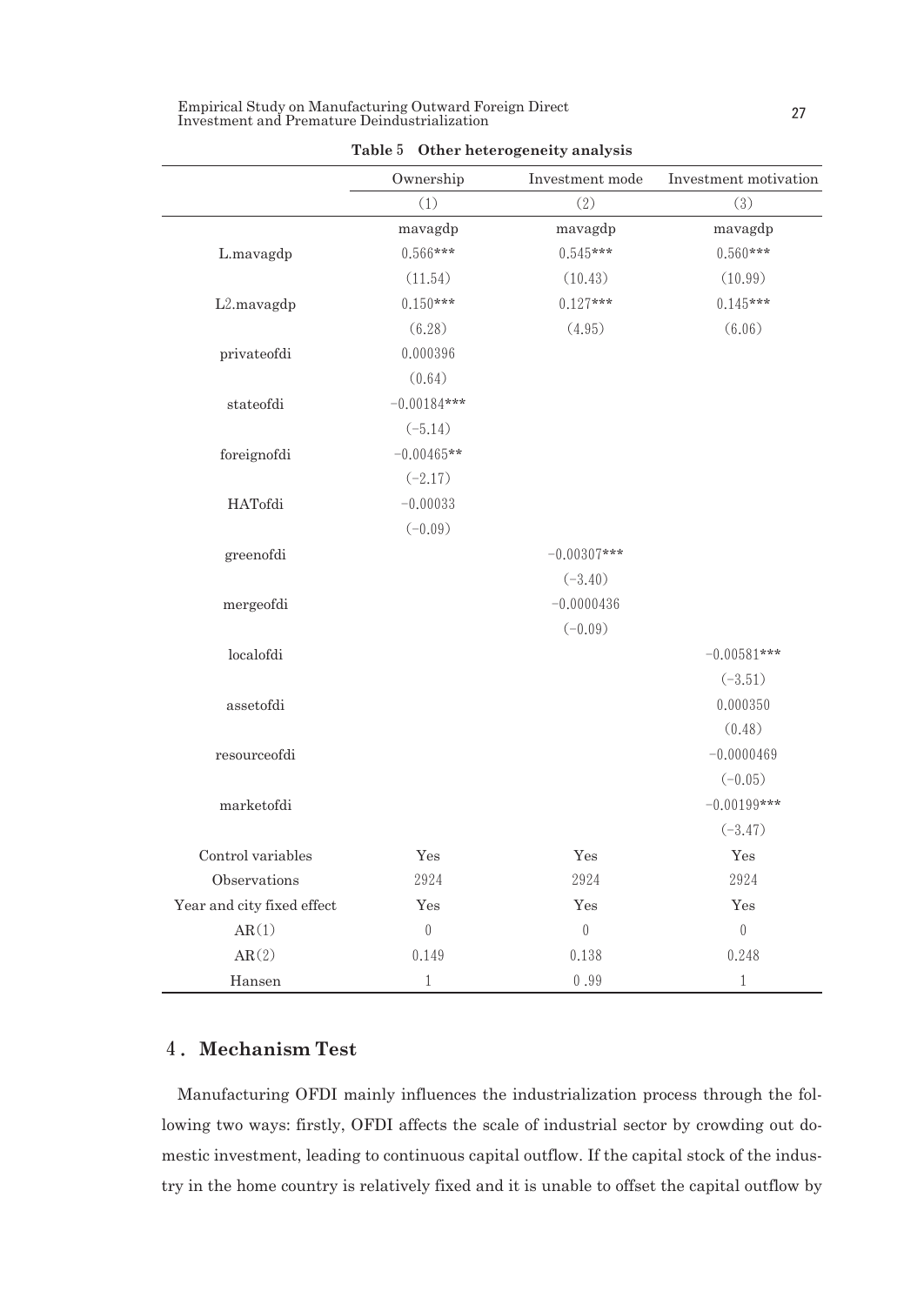attracting sufficient foreign capital, it will exert upward pressure on the actual interest rate and inhibit the formation of new investment. In addition, OFDI signifies that enterprises transfer part of their internal funds abroad, which will reduce the liquidity for domestic investment and is detrimental to the formation of new investment. When industrial capital flows out continuously and the formation rate of new investment slows down, it will inevitably result in the decline of labor demand and the shrinkage of industrial scale, accelerating the process of deindustrialization. Secondly, OFDI affects deindustrialization through the import increasing effect. The domestic supply originally provided by OFDI enterprises needs to be supplemented by imports, contributing to an increase in imports. The enterprises that fail to go global are uncompetitive in the market compared with the enterprises that obtain comparative advantages through OFDI. Therefore, the influx of imported products will squeeze their market share in China and eventually bring about the shrinkage of production scale. In this regard, this paper sets the following model to test the mechanism of investment and manufacturing imports:

$$
mag dp_{it} = \beta_0 mag dp_{i,t-1} + \beta_1 mag dp_{it-2} + \partial_0 + \beta_2 inverse_{it} + \beta_3 Z_{it} + d_t + \mu_{it} + \varepsilon_{it}
$$
(3)

$$
invest_{it} = \partial_0 + \beta_0 invest_{i,t-1} + \beta_1 invest_{it-2} + \beta_2 OFDI_{it} + \beta_3 Z_{it} + d_t + \mu_{it} + \varepsilon_{it}
$$
\n(4)

$$
magdp_{it} = \beta_0 magdp_{i,t-1} + \beta_1 magdp_{it-2} + \partial_0 + \beta_2 import_{it} + \beta_3 Z_{it} + d_t + \mu_{it} + \varepsilon_{it}
$$
(5)

$$
import u = \partial_0 + \beta_0 import_{i,t-1} + \beta_1 import_{it-2} + \beta_2 OFDI_{it} + \beta_3 Z_{it} + d_t + \mu_{it} + \varepsilon_{it}
$$
(6)

Equation  $(3)$  is used to test the impact of domestic investment and manufacturing imports on regional deindustrialization. Equation  $(4)$  tests whether OFDI generates crowding out effect. Thereinto, the investment level is measured by the proportion of the annual average balance of net fixed assets in GDP. Equation  $(5)$  is used to estimate the impact of manufacturing imports on regional deindustrialization, and equation  $(6)$  tests whether OFDI will increase manufacturing imports. Due to the lack of manufacturing imports data of prefecture-level cities, this paper adopts the total imports to weight the proportion of manufacturing imports obtained from provincial trade data and approximates the manufacturing import level.

Table 7 presents the estimated results of the mechanism test. The first column in the table shows the regression results of equation  $(3)$ . The effect of fixed assets on the scale proportion of industrial sector is significantly positive. The estimation results of equation (4) are shown from column 2 to 4 in the table. The estimation results of both static model<sup>5</sup>

<sup>5</sup> As the estimation result AR(1) of the dynamic model shows that there is no first-order auto-correlation, this paper adopts the static fixed effect model for estimation to ensure the accuracy of the regression results.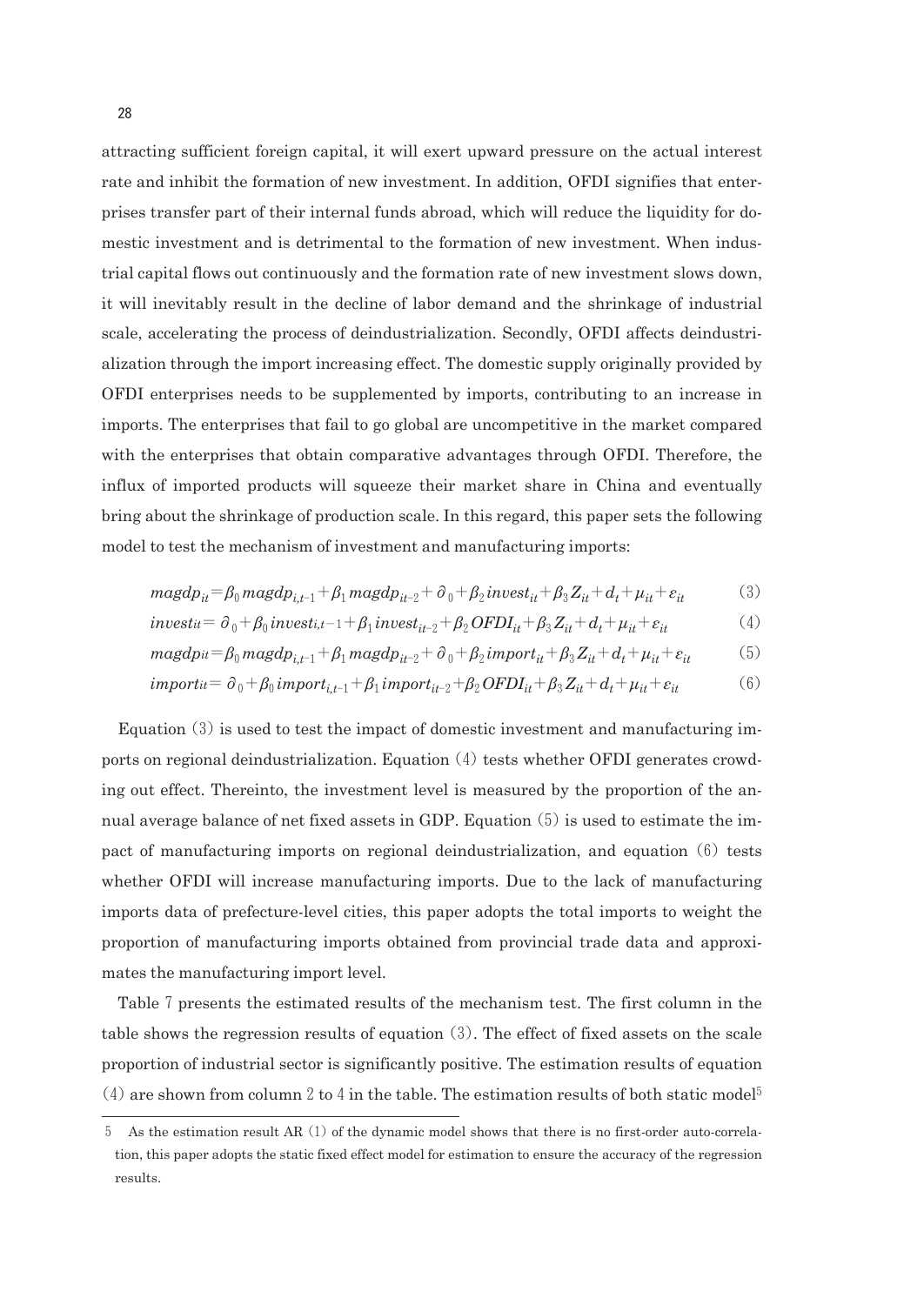Empirical Study on Manufacturing Outward Foreign Direct Empirical Study on Manufacturing Outward Foreign Direct<br>Investment and Premature Deindustrialization

and dynamic model show that OFDI will inhibit the formation of domestic investment. The estimation results of equation  $(6)$  in column 6 of the table show that the increase of manufacturing imports will inhibit the scale expansion of regional industrial sector. The estimation results in columns7and8prove that the increase of OFDI will help enhance manufacturing import volume. Therefore, investment crowding out effect and import increasing effect are the transmission channels of OFDI to generate deindustrialization effect.

|                               |                |                   | Investment    |            |                                                             | Import         |                |                  |  |
|-------------------------------|----------------|-------------------|---------------|------------|-------------------------------------------------------------|----------------|----------------|------------------|--|
|                               | (1)            | (2)               | (3)           | (4)        | (5)                                                         | (6)            | (7)            | (8)              |  |
|                               |                |                   |               |            | mavagdp investment investment investment investment mavagdp |                | import         | import           |  |
| L.mavagdp                     | $0.539***$     |                   |               |            |                                                             | $0.499***$     |                |                  |  |
|                               | (10.38)        |                   |               |            |                                                             | (8.71)         |                |                  |  |
| L2.mavagdp                    | $0.122***$     |                   |               |            |                                                             | $0.101***$     |                |                  |  |
|                               | (5.01)         |                   |               |            |                                                             | (3.84)         |                |                  |  |
| investment                    | $0.00711***$   |                   |               |            |                                                             |                |                |                  |  |
|                               | (2.62)         |                   |               |            |                                                             |                |                |                  |  |
| L.investment                  |                | $0.107*$          | $0.104*$      |            |                                                             |                |                |                  |  |
|                               |                | (1.89)            | (1.89)        |            |                                                             |                |                |                  |  |
| L2.investment                 |                | $0.143**$         | $0.131**$     |            |                                                             |                |                |                  |  |
|                               |                | (2.40)            | (2.29)        |            |                                                             |                |                |                  |  |
| import                        |                |                   |               |            |                                                             | $-0.003*$      |                |                  |  |
|                               |                |                   |               |            |                                                             | $(-1.90)$      |                |                  |  |
| L.import                      |                |                   |               |            |                                                             |                | $0.66***$      | $0.65***$        |  |
|                               |                |                   |               |            |                                                             |                | (11.89)        | (11.39)          |  |
| L <sub>2</sub> .import        |                |                   |               |            |                                                             |                | $0.23***$      | $0.23***$        |  |
|                               |                |                   |               |            |                                                             |                | (6.91)         | (7.19)           |  |
| OFDIvalue                     |                | $-1.911***$       |               | $-0.728**$ |                                                             |                | $2.45**$       |                  |  |
|                               |                | $(-3.93)$         |               | $(-2.02)$  |                                                             |                | (2.27)         |                  |  |
| OFDI                          |                |                   | $-0.00615***$ |            | $-0.0016**$                                                 |                |                | $0.015**$        |  |
|                               |                |                   | $(-4.45)$     |            | $(-2.49)$                                                   |                |                | (2.58)           |  |
| Control variables             | Yes            | Yes               | Yes           | Yes        | Yes                                                         | Yes            | Yes            | Yes              |  |
| Constant                      | $-0.111***$    | $\overline{0}$    | 1.547***      | $-0.504$   | $-0.488$                                                    | $-0.19***$     | $-2.47**$      | $-2.37**$        |  |
|                               | $(-2.84)$      | $\left( .\right)$ | (5.07)        | $(-1.30)$  | $(-1.25)$                                                   | $(-3.29)$      | $(-2.27)$      | $(-2.11)$        |  |
| Year and city<br>fixed effect | Yes            | Yes               | Yes           | Yes        | Yes                                                         | Yes            | Yes            | Yes              |  |
| Obeservations                 | 2915           | 2910              | 2911          | 3188       | 3189                                                        | 2887           | 2850           | 2851             |  |
| AR $(1)$                      | $\overline{0}$ | 0.186             | 0.184         |            |                                                             | $\overline{0}$ | $\overline{0}$ | $\boldsymbol{0}$ |  |
| AR $(2)$                      | 0.214          | 0.14              | 0.16          |            |                                                             | 0.198          | 0.115          | 0.105            |  |
| Hansen                        | 0.204          | 0.193             | 0.144         |            |                                                             | 0.281          | 0.382          | 0.307            |  |

**Table**6 **Mechanism Test**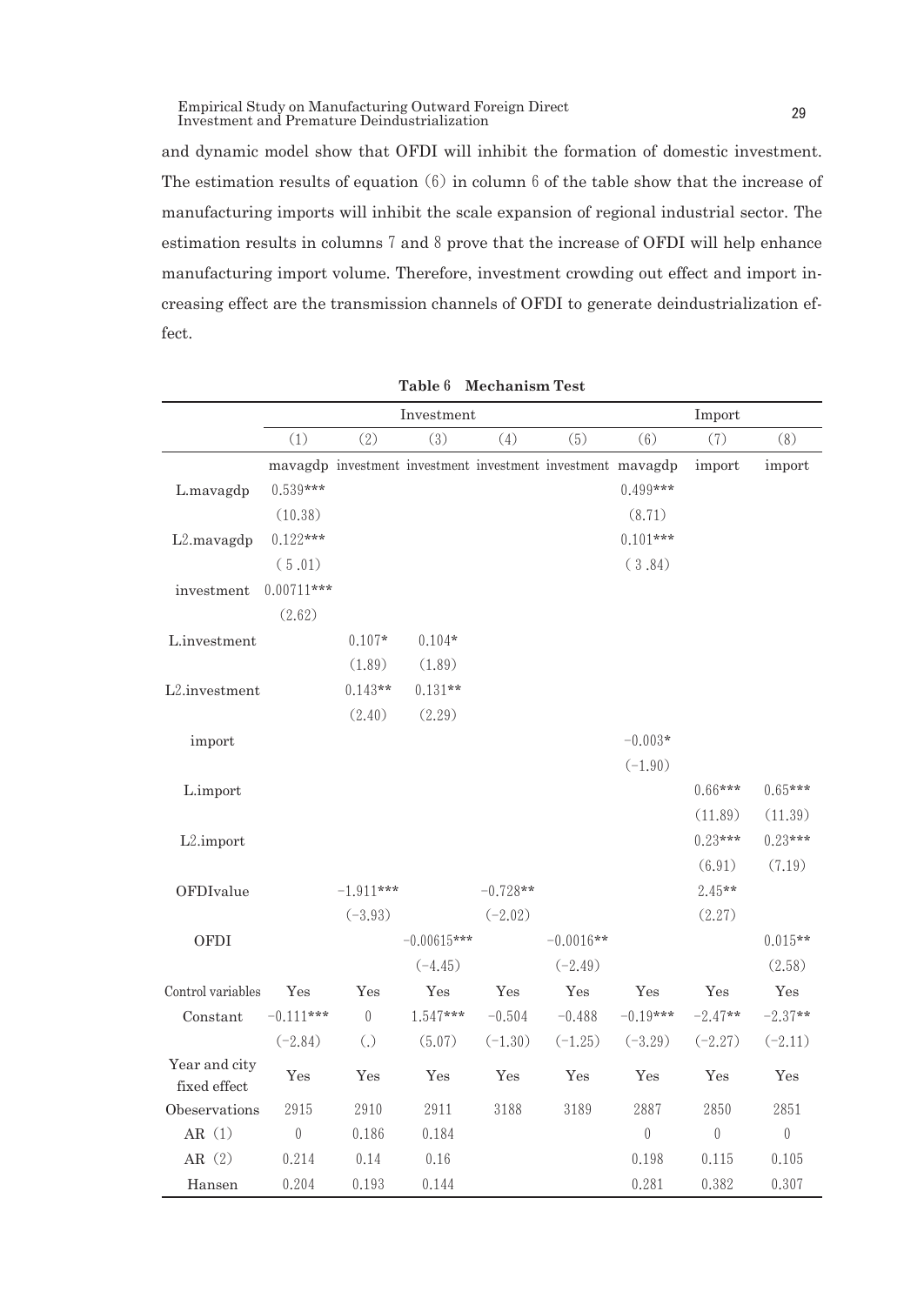### 5.**Conclusion**

In recent years, premature deindustrialization has emerged successively throughout China. Is this phenomenon related to the rapidly increasing OFDI of manufacturing? To solve this problem, based on the theoretical analysis of OFDI impact on deindustrialization, this paper establishes a dynamic panel model using the data of 283 prefecture-level cities in China from  $2005$  to  $2017$ , and proves the deindustrialization effect of OFDI. The mechanism of OFDI impact on the scale of industrial sector has also been analyzed. The main conclusions are as follows:  $(1)$  OFDI has significant negative impact on the scale of industrial sector. That is, OFDI promotes the emergence of premature deindustrialization in China. (2) Diverse source regions, ownership of investors, OFDI modes and OFDI motive result in significant differences in the deindustrialization effect of OFDI. Specifically, from the perspective of enterprise location, eastern and northeastern OFDI have a significant deindustrialization effect, while OFDI from other regions has no significant deindustrialization effect. From the perspective of investment modes, greenfield investment will accelerate reducing industry scale, while M&A investment will not. From the perspective of the four categories of enterprises divided by ownership, the OFDI from private enterprises and HMT-funded enterprises does not significantly advance the process of deindustrialization, while the OFDI from state-owned enterprises and foreign-funded enterprises has a deindustrialization effect. From the perspective of investment motives, local production and market seeking OFDI arise the deindustrialization effect, while OFDI for the purpose of natural resource and strategic asset does not significantly impact the scale of industrial sector.  $(3)$  This paper theoretically analyzes the intrinsic ways of OFDI affecting the scale of industry, and empirically proves that OFDI negatively impacts the scale of industrial sector in the home country mainly by crowding out domestic investment and improving manufacturing imports.

# **References**

- [1] Alderson A S. Explaining deindustrialization: Globalization, Failure, or Success? [J]. *American Sociological Review*,1999:701-721.
- [2]Carlisle Y M, Ietto G. International production : Trends, Theories, Effects[J]. *International Affairs*, 1993,69(2):362-363.
- [3] Cruz M. Premature De-industrialisation: Theory, Evidence and Policy Recommendations in the Mexican case[J]. *Cambridge Journal of Economics*,2015,39(1):113-137.